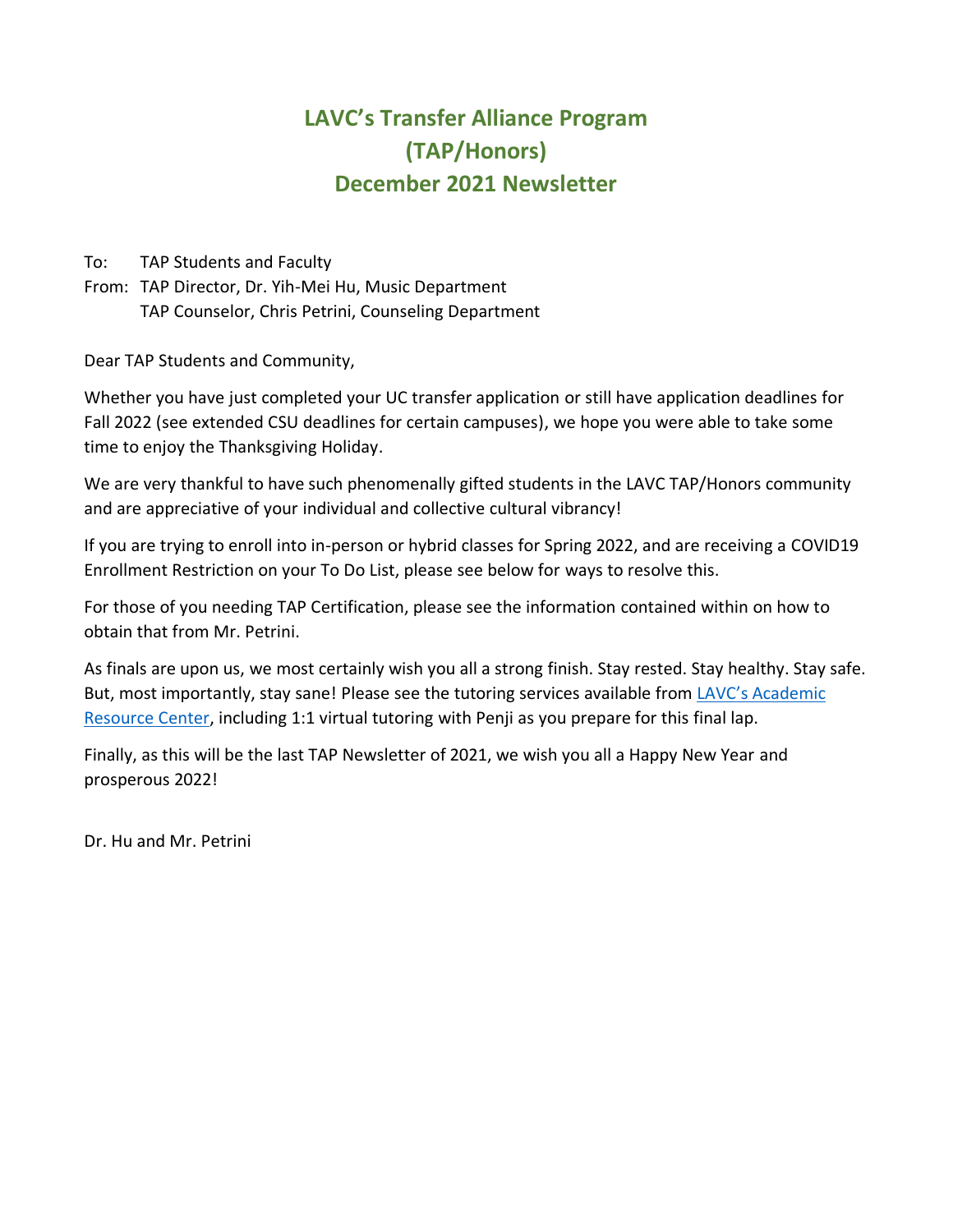# **I. COVID-19 VACCINATION REQUIREMENT**

As of Monday, November 22, LACCD's student information system placed a hold for those students wishing to take in-person or hybrid classes (taught both in-person and online) for **Spring 2022** until proof of COVID-19 vaccination has been uploaded to the Cleared4 platform or a vaccination exemption for medical/religious reasons has been approved.

If applicable, students should have already received a letter sent to their personal email from the District with our LAVC logo. This letter directs students to click on the "To-Do's List & Holds" tile of their student portal where they will see the "**COVID19 Enrollment Restriction**" message. Clicking on this item will display a pop-up message informing students how to remove the hold. This initial login activity will also prompt Cleared4 (the company contracted by LACCD to maintain vaccination records) to contact students.

Within 24-48 hours, students should receive a message from Cleared4 from the following email address: **[No-reply@cleared4work.com](mailto:No-reply@cleared4work.com)** with the Subject: **Welcome to LACCD's Vaccination and Testing Site**

Students will receive a personalized link that should not be shared or forwarded to others that allows them to complete the COVID-19 check-in process.

If a student did not receive the Cleared4 link, please contact Cleared4 Help Desk at: [covidcolleges@biocept.com](mailto:covidcolleges@biocept.com)

If your Cleared4 account has been deactivated and you want to enroll in in-person or hybrid classes for Spring 2022, send an email to: [VAXreactivation@laccd.edu](mailto:VAXreactivation@laccd.edu) . Your account will be reactivated within 24 hours.

Please allow 48 hours after proof of vaccination or vaccination exemption has been submitted before trying to enroll in in-person or hybrid classes.

Should you be unable to resolve this matter, please visit our **Welcome Center** on campus next to Admissions and Records in SSC Building, or via their [Virtual Lobby.](https://lavc.edu/Welcome-Center/Welcome-Center.aspx)

Please also visi[t Coronavirus Updates for Students](https://lavc.edu/Coronavirus/Student-Updates.aspx) on our homepage for all mandate details.

NOTE: **Students wishing to remain taking online classes only** may postpone the vaccination requirement until the semester they plan to enroll in in-person or hybrid classes.

### **II. LAVC TAP/HONORS COURSES: SPRING 2022**

The tables below provide information about Honors classes for the Spring 2022 semester. For additional planning, please see the projected two-year schedule of dedicated Honors sections under the [Curriculum Tab](https://lavc.edu/tap/tap-curriculum.aspx) of the TAP website.

**Spring 2022 Dedicated "ALL-HONORS" Course Sections** (these courses cannot be taken by contract in Spring 2022):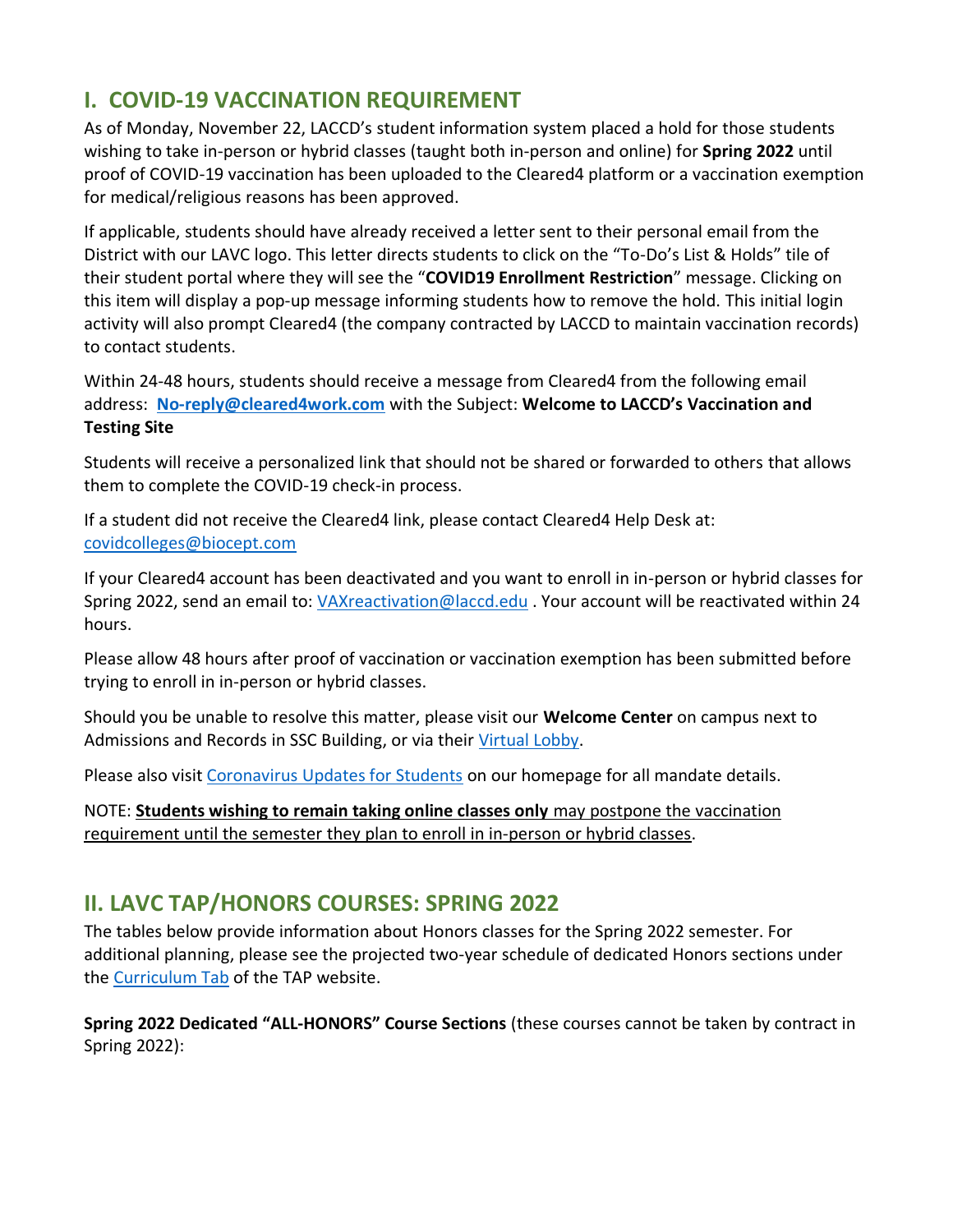| Class # | <b>Class</b> | Days. | Times        | Instructor     | <b>IGETC Area</b> |
|---------|--------------|-------|--------------|----------------|-------------------|
| 24737   | ANTHRO 121   | $---$ | Asynchronous | Stein, Rebecca | 3B                |
| 13875   | CINEMA 105   | $---$ | Asynchronous | Watanabe, Dan  | 3A                |
| 24739   | ENGLISH 102  | $---$ | Asynchronous | Hall, Debra    | 1B                |
| 24744   | HISTORY 011  | $---$ | Asynchronous | Murray, Rick   | 4                 |
| 24752   | PSYCH 002    | M/W   | 9:40-11:05am | Masuoka, Kobe  | 5B                |
|         |              |       |              | (On campus)    |                   |

#### **Spring 2022 Mixed Course Sections:**

| Class # | Session  | Class              | Days     | Times                                                      | <b>Instructor</b>  |
|---------|----------|--------------------|----------|------------------------------------------------------------|--------------------|
| 12877   | Regular  | AFRO AM 005        |          | Asynchronous                                               | Staff, LAVC        |
| 14174   | Regular  | BIOLOGY 006        | Tu/Th    | 9:40-11:05am<br>(On campus)                                | Byrd-Williams, P   |
| 14176   | Regular  | <b>BIO 006 LAB</b> | M/W      | 9:40am-12:50pm<br>(On campus)                              | Byrd-Williams, P   |
| 14235   | Regular  | BIOLOGY 007        | $---$    | Asynchronous                                               | Baldwin, Suzanne   |
| 14240   | Regular  | BIO 007 LAB        | Tu/Th    | 8:00-11:10am<br>(On campus)                                | Baldwin, Suzanne   |
| 20230   | 8 Week A | HISTORY 001        |          | Asynchronous                                               | Visco, Michelle    |
| 20231   | 8 Week B | HISTORY 002        |          | Asynchronous                                               | Visco, Michelle    |
| 25565   | Regular  | <b>JOURNAL 105</b> | ---      | Asynchronous                                               | Dauber, William    |
| 25561   | 8 Week B | JOURNAL 105        | ---      | Asynchronous                                               | Dauber, William    |
| 20147   | 8 Week A | <b>LIB SCI 101</b> | $---$    | Asynchronous                                               | Orozco, Cynthia    |
| 19438   | Regular  | <b>MATH 259</b>    | MoTuWeTh | 11:20am-12:45pm<br>(On campus)                             | Barakat, Mostapha  |
| 19439   | Regular  | <b>MATH 259</b>    | MoTuWeTh | 8:00-9:25am<br>(Synchronous/Zoom)                          | Caleodis, George   |
| 15105   | Regular  | <b>MATH 260</b>    | Tu/Th    | 4:00-6:30pm<br>(Synchronous/Zoom)                          | Sokolovskiy, Yuriy |
| 15723   | Regular  | <b>MATH 261</b>    | MoTuWeTh | 11:20am-12:30pm<br>(Synchronous/Zoom)                      | Vo, Susan          |
| 20232   | Regular  | POL SCI 001        |          | Asynchronous                                               | Bell, David        |
| 14180   | Regular  | <b>SOC 003</b>     |          | Asynchronous                                               | Staff, LAVC        |
| 21834   | Regular  | SPANISH 003        | M/W      | 9:40-11:10am (Zoom)<br>AND 1Hr 50Min TBA<br>(Asynchronous) | Staff, LAVC        |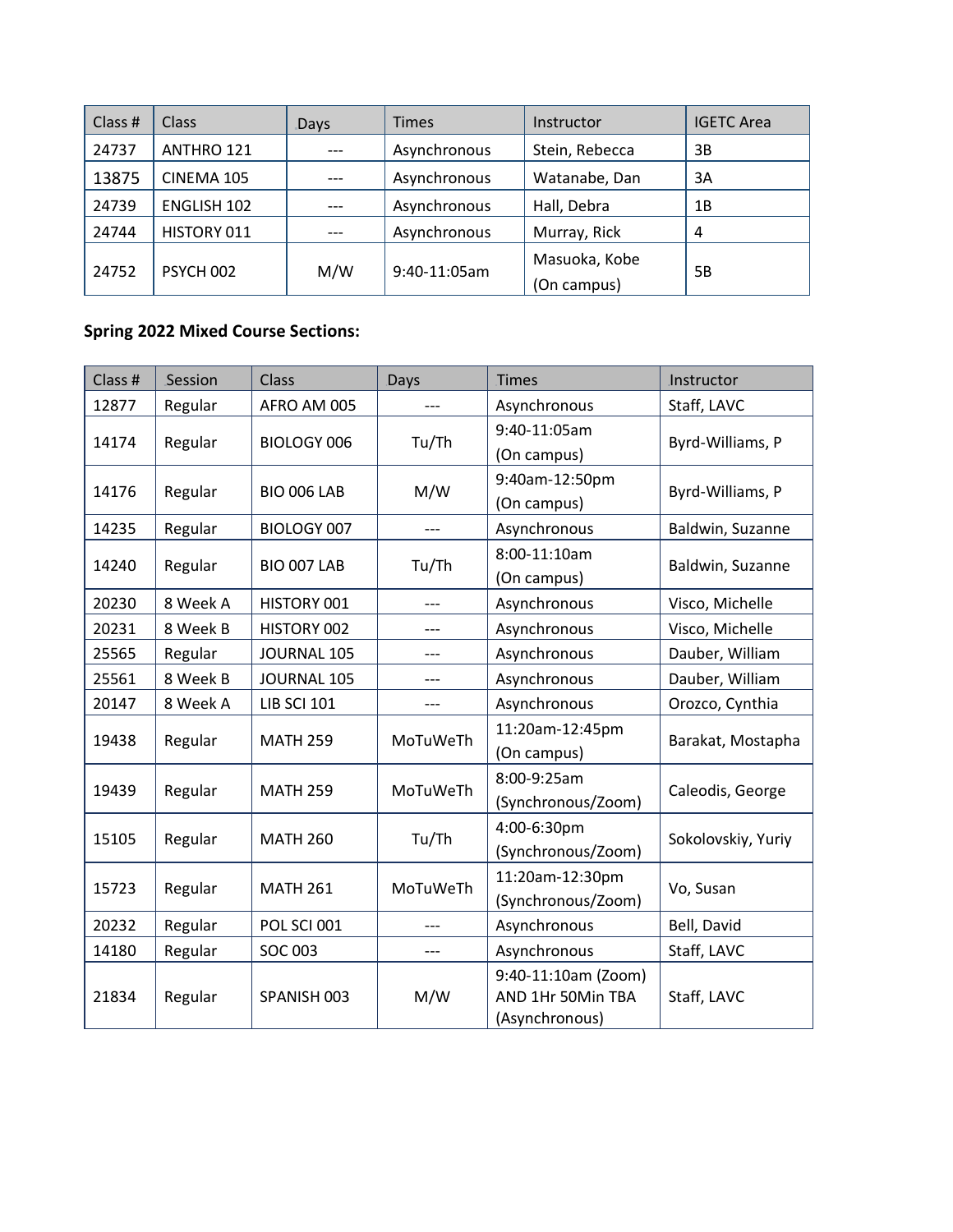### **III. FALL 2022 ADMISSION CYCLE FOR TRANSFERRING**

Applications for Fall 2022 transfer are accepted according to the following deadlines:

- **California State University (CSU)** Some CSU campuses have extended their application until **December 15, 2021**. To see which campuses are still accepting, please visit [CSU Priority](https://www.calstate.edu/apply/Pages/csu-priority-application-deadline.aspx)  [Application Deadline.](https://www.calstate.edu/apply/Pages/csu-priority-application-deadline.aspx) Application link:<https://www.calstate.edu/apply/transfer>
- **University of California (UC)** Application closed on **November 30, 2021**
- **University of Southern California (USC)** Application for theater, music, dance, screenwriting and animation majors closes on **December 1, 2021**
- Deadline for all other programs at USC is **February 15, 2022.** Students who apply for admission by February 15 will also be considered for USC Merit Scholarships.
- USC applicants use the [Common Application.](•%09https:/apply.transfer.commonapp.org/applicant-ux#/login)

# **IV. FALL 2022 TRANSFERS – TAP CERTIFICATION REQUIRED**

After submitting your UC application and registering for Winter/Spring 2022, you will need to make an appointment with Mr. Petrini for **TAP Certification, via email or through his office hours.** You must have completed at least 9 Honors units by the end of Fall 2021 and maintained a minimum 3.25+ UC GPA in your coursework. You will have until the end of Spring 2022 to complete any remaining TAP requirements, including outstanding Honors units and Library Science 101, plus completion of required major preparation and general education.

Prior to the TAP Certification appointment, Mr. Petrini will send you a **TAP Certification Worksheet** for you to complete. In addition, you will be completing a UCLA TAP Application Agreement Form, indicating you authorize release of your information to LAVC, Dr. Hu and Mr. Petrini for reporting purposes. You will also acknowledge that all TAP requirements will be complete by the end of Spring 2022.

### **V. UCLA's TAP ADMISSION & ALTERNATE MAJOR POLICY**

Students who complete LAVC's TAP/Honors Program and are TAP-certified, receive priority consideration for admission to the **[UCLA College](https://www.college.ucla.edu/the-college/)** (of Letters and Science). As a primary benefit of TAP Certification, students not selected for admission to their first-choice major will be *automatically reviewed for an alternate major within the College, so long as it is not one of the [16 Restricted](https://admission.ucla.edu/apply/transfer/ucla-transfer-alliance-program)  [Majors.](https://admission.ucla.edu/apply/transfer/ucla-transfer-alliance-program)*

- Your alternate major must be listed on your original UC Application and will match what is reported to UCLA's Transfer Alliance Program through LAVC's TAP Certification process with Mr. Petrini.
- The TAP policy on review of alternate majors is still restricted to those in the UCLA College. Majors in the Henry Samueli School of Engineering and Applied Science (HSSEAS), the School of Arts and Architecture (SOAA), the Herb Alpert School of Music, the School of Nursing, and the School of Theater, Film and Television (TFT) **are not acceptable for alternate major review.** (Update: UCLA's TAP Council in October 2021 announced that the Pre-Public Affairs major has just been added as an acceptable alternate major; however, the Pre-Education and Social Transformation major is still restricted).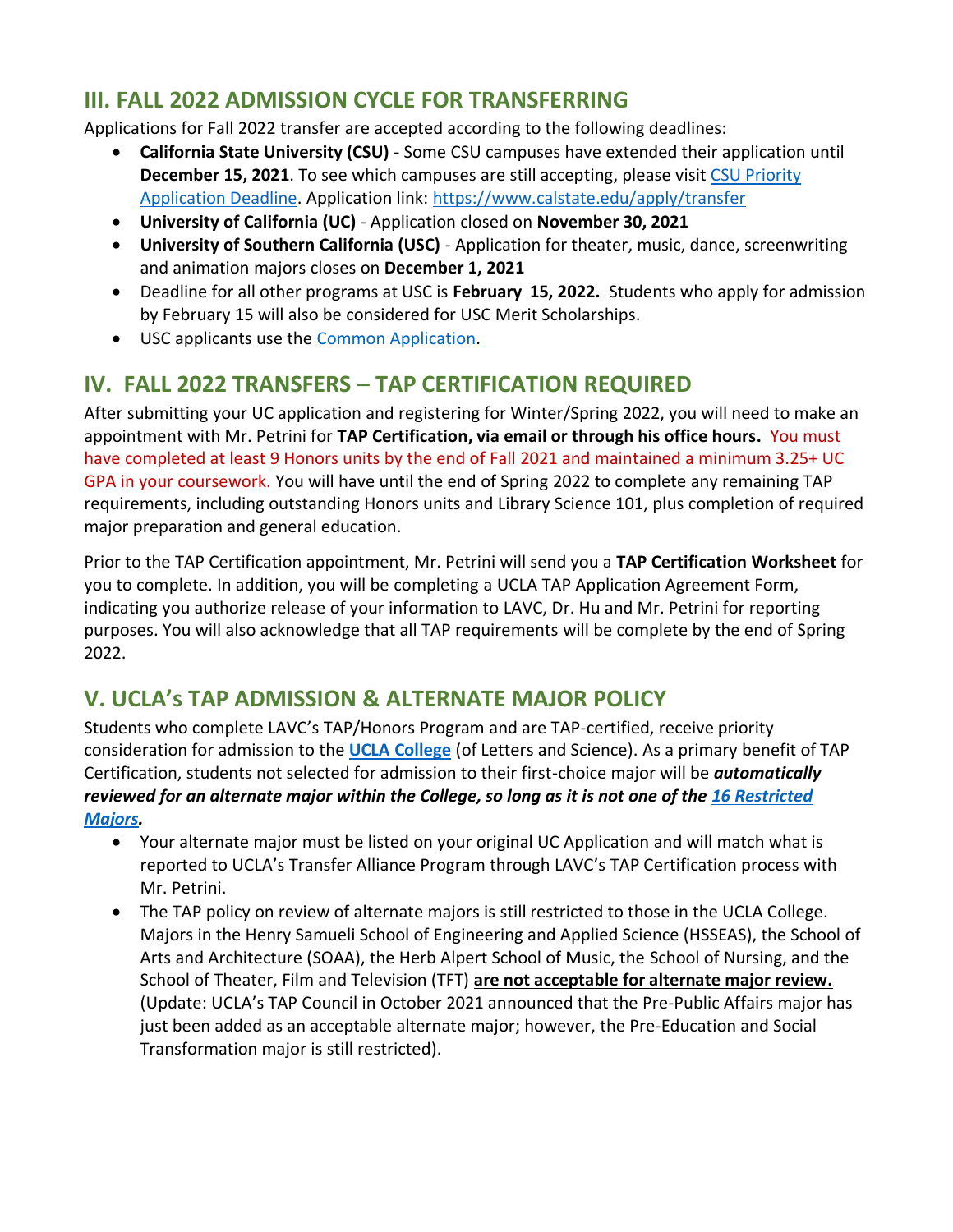# **VI. UC APPLICATION: AFTER YOU APPLY**

Once a UC Application has been submitted, there are critical deadlines all applicants must follow to ensure their application is forwarded successfully. Also see **[After you apply](https://admission.universityofcalifornia.edu/how-to-apply/applying-as-a-transfer/after-you-apply/)** on UC website for full details, but please review these key reminders:

- **UC Application Verification** The UC selects a random sampling of applicants who are required to verify certain information in their application. Notification and instructions on how to meet the requirements will be delivered via postal mail, email and text in late December. Failure to respond to the request by **January 31, 2022** will result in cancellation of the application.
- **Transfer Academic Update (TAU)** All transfer applicants are required to submit an online UC Transfer Application Update form to provide final Fall 2021 grades, and list all courses planned or in progress for Winter and Spring 2022. \***If you have edits to the coursework you originally listed on your UC Application, this is where and when you need to make these updates so your campuses have the most current academic information.** Even if you do not have any inprogress or planned courses and your record of course grades was complete in your original application, you **must** log into your application and complete the Transfer Academic Update. Priority deadline is **January 31, 2022**.

# **VII. IGETC AREA 6, LANGUAGE OTHER THAN ENGLISH**

For those whom still need to submit high school transcripts to LAVC's Admissions and Records in order to satisfy the UC foreign language requirement (IGETC Area 6, Language Other Than English), please contact your high school to see if they are able to send it electronically to **[incomingtranscripts@lavc.edu.](mailto:incomingtranscripts@lavc.edu)** If not, please obtain your official transcript in a sealed envelope and bring it directly to Admissions and Records. **Even if you submitted a copy to Dr. Gold in the past or to Mr. Petrini for the purposes of joining LAVC's TAP program, our Graduation Office is unable to use that copy for IGETC Certification and verification.**

### **VIII. HONORS TRANSFER COUNCIL of CA (HTCC) TRANSFER PARTNERSHIPS**

The HTCC negotiates [Transfer Partnerships](https://www.honorstransfercouncil.org/transfer-partners) with other national and local colleges and universities for TAP/Honors students. LAVC students completing TAP enjoy enhanced transfer consideration and/or other benefits at these partner campuses. To see the agreement with a specific campus, click on the campus icon, then on "Partnership Agreement" or "HTCC Transfer Agreement" link at top right. For example, read [UC Irvine's Partnership Agreement](https://839a079d-5123-4823-8bea-14e4b75e2bb4.filesusr.com/ugd/0c62f0_29e6eeda739945f8927eb3adf5ddb556.pdf) for an understanding of the benefits available through their Honors to Honors (H2H) Partnership (see flyer at end of newsletter).

In addition, if you are interested in presenting your academic work at the **22nd [Annual UCI Community](https://www.honorstransfercouncil.org/the-conference-1)  [College Honors Research Conference](https://www.honorstransfercouncil.org/the-conference-1)** in March 2022, **the application opens on December 1, 2021.** Students are encouraged to submit research-based presentations, posters, and creative performances reflecting inquiry into the humanities, sciences, arts, social sciences, and pre-professional programs. Students could also present results of research into the honors experience.

# **IX. STUDY ABROAD OPPORTUNITIES**

If you are interested in doing research, teaching or studying abroad for a year, the U.S. Department of State recently honored UC Santa Barbara and UC Irvine for their "contributions to international scholarship programs focusing on diversity and inclusion and reflecting a shared global vision for peaceful relations among nations."